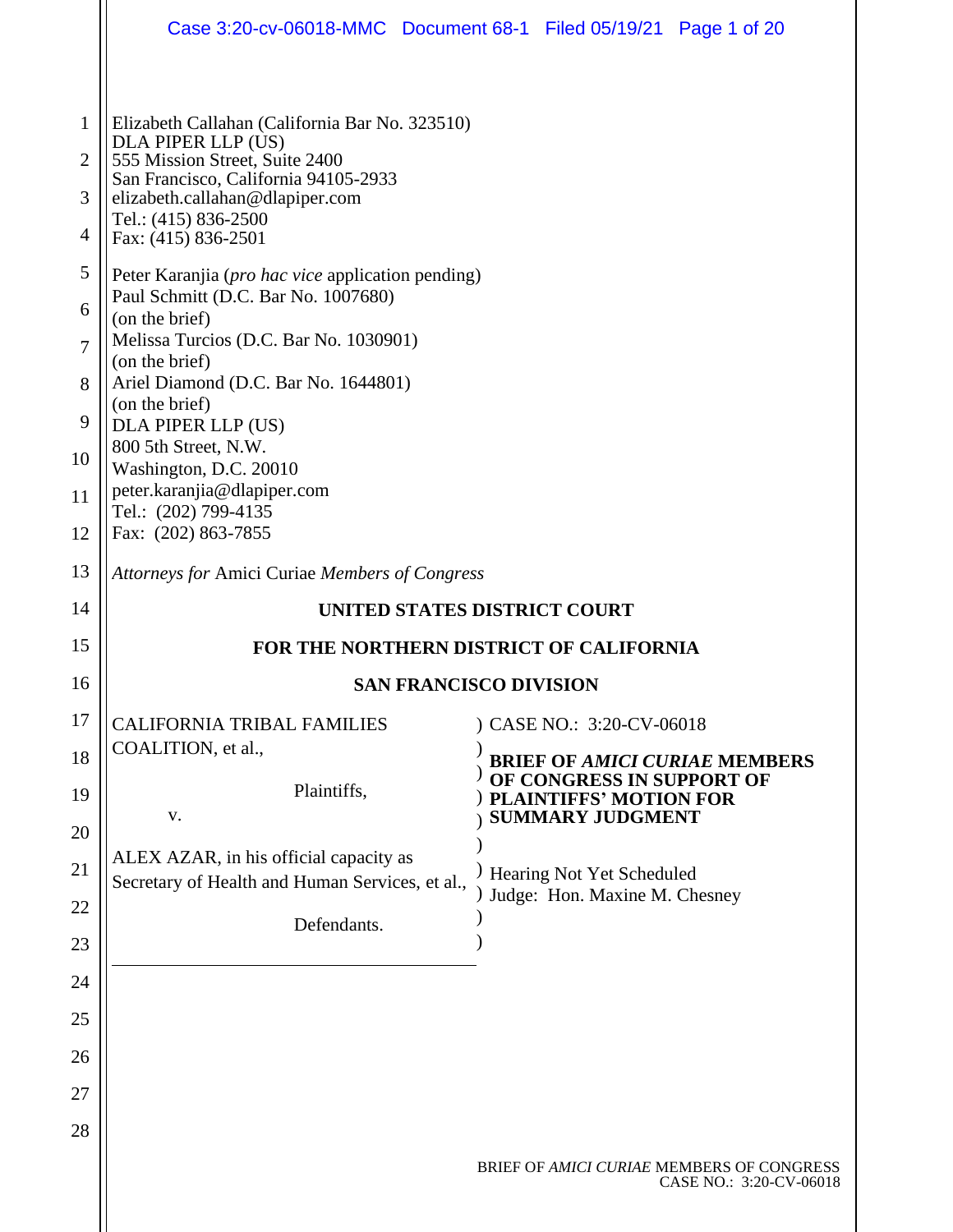|                | Case 3:20-cv-06018-MMC  Document 68-1  Filed 05/19/21  Page 2 of 20                                                                   |  |
|----------------|---------------------------------------------------------------------------------------------------------------------------------------|--|
|                |                                                                                                                                       |  |
| 1              | <b>TABLE OF CONTENTS</b>                                                                                                              |  |
| $\overline{2}$ |                                                                                                                                       |  |
| 3              |                                                                                                                                       |  |
| $\overline{4}$ |                                                                                                                                       |  |
| 5              | $\mathbf{I}$ .<br>HHS's Rescission of the 2016 Data Collection Requirements Rests on an                                               |  |
| 6              |                                                                                                                                       |  |
| 7              | The Social Security Act Requires HHS to Collect Comprehensive<br>A.<br>Information Regarding Demographic and Other Characteristics of |  |
| 8              |                                                                                                                                       |  |
| 9              | <b>B.</b>                                                                                                                             |  |
| 10             | HHS's Rescission of the 2016 Final Rule Will Deprive Congress of<br>Π.                                                                |  |
| 11             |                                                                                                                                       |  |
| 12             |                                                                                                                                       |  |
| 13             |                                                                                                                                       |  |
| 14             |                                                                                                                                       |  |
| 15             |                                                                                                                                       |  |
| 16             |                                                                                                                                       |  |
| 17             |                                                                                                                                       |  |
| 18             |                                                                                                                                       |  |
| 19             |                                                                                                                                       |  |
| 20             |                                                                                                                                       |  |
| 21             |                                                                                                                                       |  |
| 22             |                                                                                                                                       |  |
| 23             |                                                                                                                                       |  |
| 24             |                                                                                                                                       |  |
| 25             |                                                                                                                                       |  |
| 26             |                                                                                                                                       |  |
| 27             |                                                                                                                                       |  |
| 28             |                                                                                                                                       |  |
|                | $-1-$<br>BRIEF OF AMICI CURIAE MEMBERS OF CONGRESS                                                                                    |  |
|                | CASE NO.: 3:20-CV-06018                                                                                                               |  |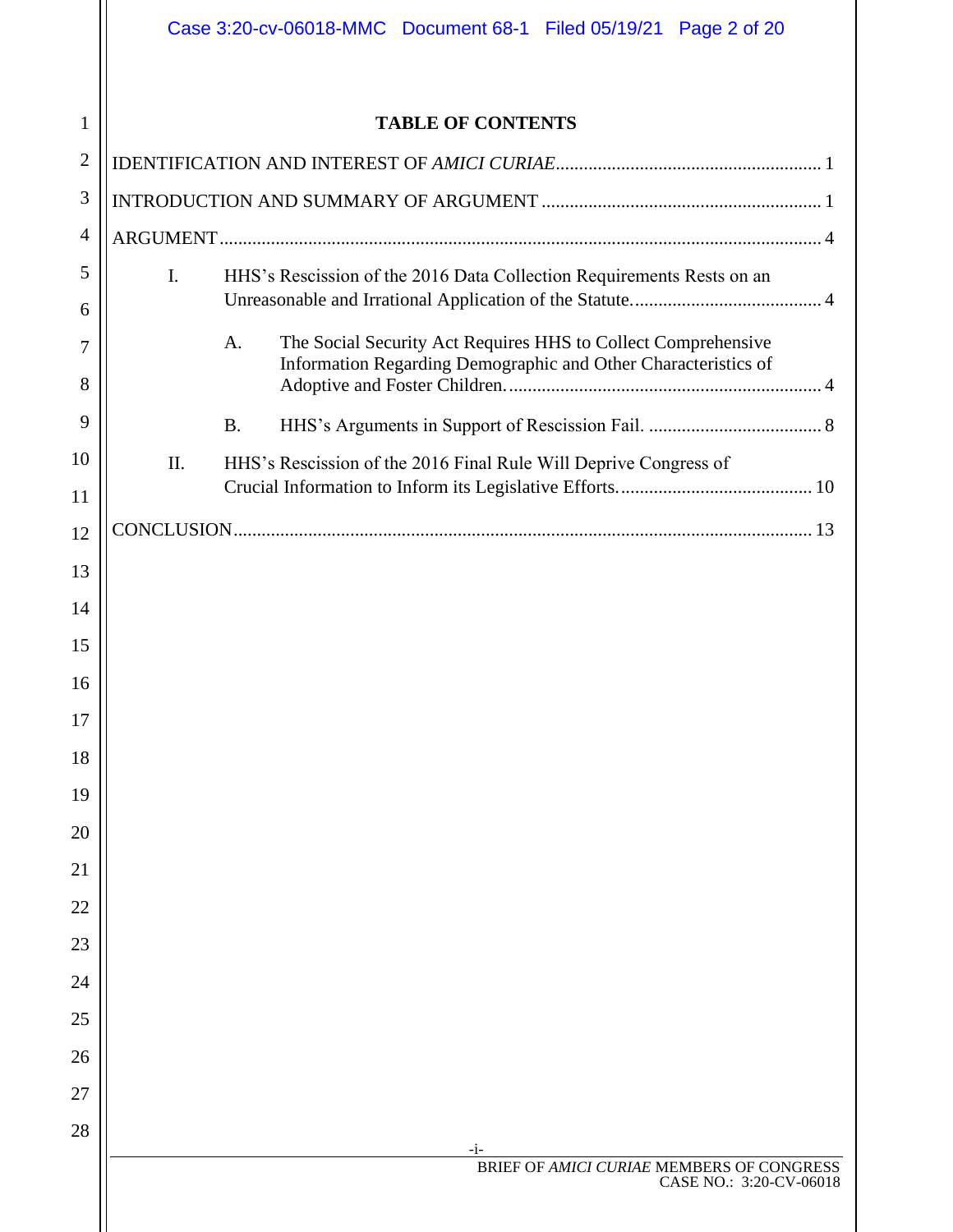|                     | Case 3:20-cv-06018-MMC  Document 68-1  Filed 05/19/21  Page 3 of 20                                   |
|---------------------|-------------------------------------------------------------------------------------------------------|
| 1                   | <b>TABLE OF AUTHORITIES</b>                                                                           |
| $\overline{2}$      | Page(s)                                                                                               |
| 3                   | <b>Cases</b>                                                                                          |
| 4<br>5              | Adams v. Weinberger,                                                                                  |
| 6                   | City of Oakland v. Wells Fargo & Co.,                                                                 |
| $\overline{7}$<br>8 | Lamie v. U.S.,                                                                                        |
| 9                   | Motor Vehicle Mfrs. Ass'n of U.S., Inc. v. State Farm Mut. Auto. Ins. Co.,                            |
| 10<br>11            | Schroeder v. United States,                                                                           |
| 12                  | Stephens v. U.S. R.R. Ret. Bd.,                                                                       |
| 13<br>14            | United States v. Ahlers,                                                                              |
| 15                  | United States v. Article of Drug, Bacto-Unidisk,                                                      |
| 16                  |                                                                                                       |
| 17                  | <b>Statutes</b>                                                                                       |
| 18                  |                                                                                                       |
| 19                  |                                                                                                       |
| 20                  |                                                                                                       |
| 21                  |                                                                                                       |
| 22                  |                                                                                                       |
| 23                  |                                                                                                       |
| 24                  |                                                                                                       |
| 25                  |                                                                                                       |
| 26                  |                                                                                                       |
| 27<br>28            |                                                                                                       |
|                     | $-i$ i-<br><u> 1989 - Johann Barn, mars eta bainar e</u><br>BRIEF OF AMICI CURIAE MEMBERS OF CONGRESS |
|                     | CASE NO.: 3:20-CV-06018                                                                               |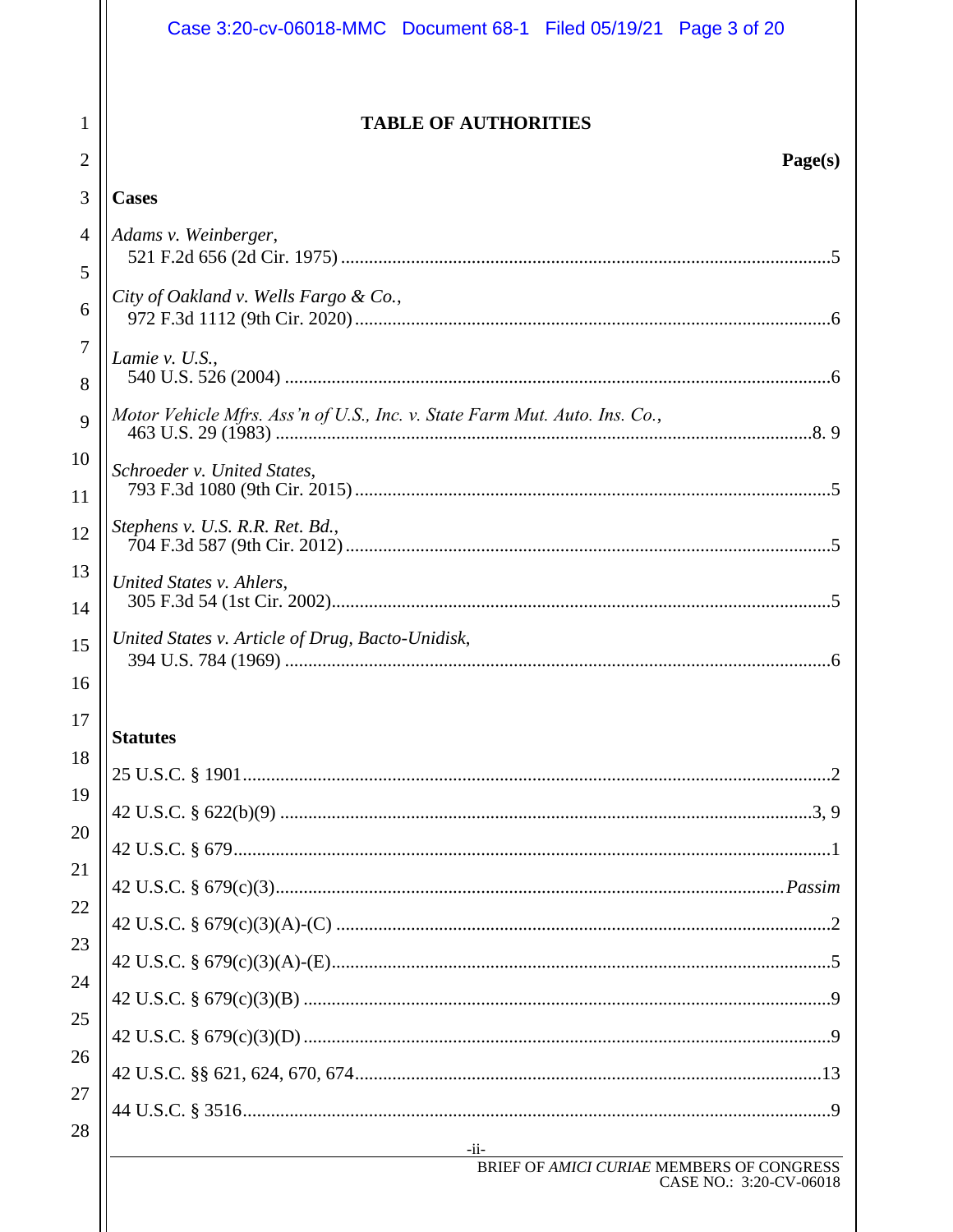|                                | Case 3:20-cv-06018-MMC Document 68-1 Filed 05/19/21 Page 4 of 20                                                                                                                     |
|--------------------------------|--------------------------------------------------------------------------------------------------------------------------------------------------------------------------------------|
|                                |                                                                                                                                                                                      |
| $\mathbf{1}$<br>$\overline{2}$ | <b>Consolidated Appropriations Act</b>                                                                                                                                               |
| 3                              |                                                                                                                                                                                      |
| 4                              | <b>Regulations</b>                                                                                                                                                                   |
| 5                              | Adoption and Foster Care Analysis and Reporting System,                                                                                                                              |
| 6<br>7                         | Adoption and Foster Care Analysis and Reporting System,                                                                                                                              |
| 8                              | Adoption and Foster Care Analysis and Reporting System,                                                                                                                              |
| 9<br>10                        | Adoption and Foster Care Analysis and Reporting System,                                                                                                                              |
| 11<br>12                       | Exec. Order No. 13777, Enforcing the Regulatory Reform Agenda, 82 Fed. Reg. 12,285 (Feb.                                                                                             |
| 13                             | <b>Other Authorities</b>                                                                                                                                                             |
| 14                             |                                                                                                                                                                                      |
| 15                             |                                                                                                                                                                                      |
| 16                             |                                                                                                                                                                                      |
| 17<br>18                       |                                                                                                                                                                                      |
| 19                             |                                                                                                                                                                                      |
| 20                             | Congressional Research Service, Child Welfare: Purposes, Federal Programs, and Funding (Jan.                                                                                         |
| 21<br>22                       | Tanya A. Cooper, Racial Bias in American Foster Care: The National Debate, 97(2) Marq. L.                                                                                            |
| 23                             | Laura Baams, PhD, Bianca D.M. Wilson, PhD & Stephen T. Russell, PhD, LGBTQ Youth in<br>Unstable Housing and Foster Care, 143(3) Pediatrics e20174211 (Mar. 2019)12                   |
| 24<br>25                       | M. Martin, L. Down and R. Erney, Out of the Shadows: Supporting LGBTQ Youth in Child<br>Welfare through Cross-System Collaboration at 8-9, Center of the Study of Social Policy (May |
| 26<br>27                       |                                                                                                                                                                                      |
| 28                             |                                                                                                                                                                                      |
|                                | $-111-$<br>BRIEF OF AMICI CURIAE MEMBERS OF CONGRESS                                                                                                                                 |
|                                | CASE NO.: 3:20-CV-06018                                                                                                                                                              |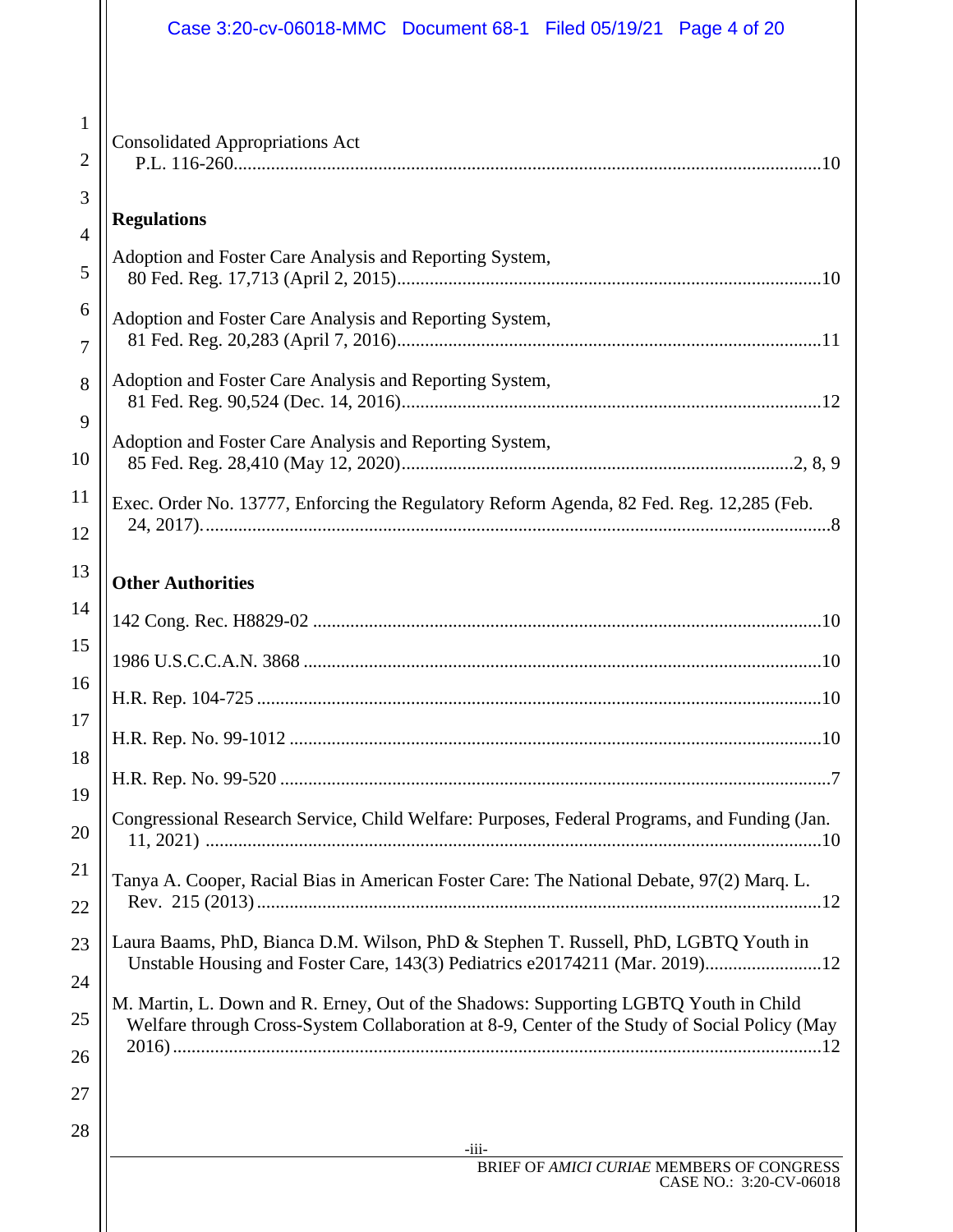<span id="page-4-0"></span>1 2

3

4

5

6

7

8

9

10

11

12

13

14

15

16

17

18

19

#### **IDENTIFICATION AND INTEREST OF** *AMICI CURIAE*

*Amici curiae* are 28 current Members of the U.S. Senate and House of Representatives (collectively, "*amici*" or "Members of Congress") who have a strong interest in ensuring that courts and federal and state agencies correctly interpret and apply Section 479 of the Social Security Act, 42 U.S.C. § 679. That provision establishes reporting requirements for a comprehensive national database including (among other things) the demographics of youth placed in foster care. A complete list of *amici* is provided in the Appendix to this brief. *Amici* include current and former chairs and members of congressional committees and caucuses that focus on foster care, adoption, and LGBTQ+ and Native American issues, as well as members who participated in the drafting of federal legislation regulating state child welfare agencies. Among them are:

- Representative Karen Bass: Founding Member of the Congressional Caucus on Foster Youth and Member of the Congressional LGBTQ+ Equality Caucus, in addition to other roles; and
- Senator Ron Wyden: Chairman of the Senate Finance Committee and a senior member of the Senate Energy and Natural Resources Committee, in addition to other roles.

*Amici* are familiar with Congress's intent in requiring the federal government to collect "comprehensive national information" about the "demographics," "status," and "characteristics" of foster youth pursuant to 42 U.S.C. § 679(c)(3), as well as Congress's goal to promote the safety, health, and long-term stability of all youth—including LGBTQ+ and American Indian/Alaska Native youth—in the foster care system. Accordingly, *amici* urge the Court to grant Plaintiffs' motion for declaratory and injunctive relief.

<span id="page-4-1"></span>

#### **INTRODUCTION AND SUMMARY OF ARGUMENT**

*Amici* Members of Congress respectfully submit this brief in support of Plaintiffs' complaint and motion for summary judgment asking the Court to declare unlawful and invalidate the rule adopted in May 2020 by the United States Department of Health and Human Services

-1-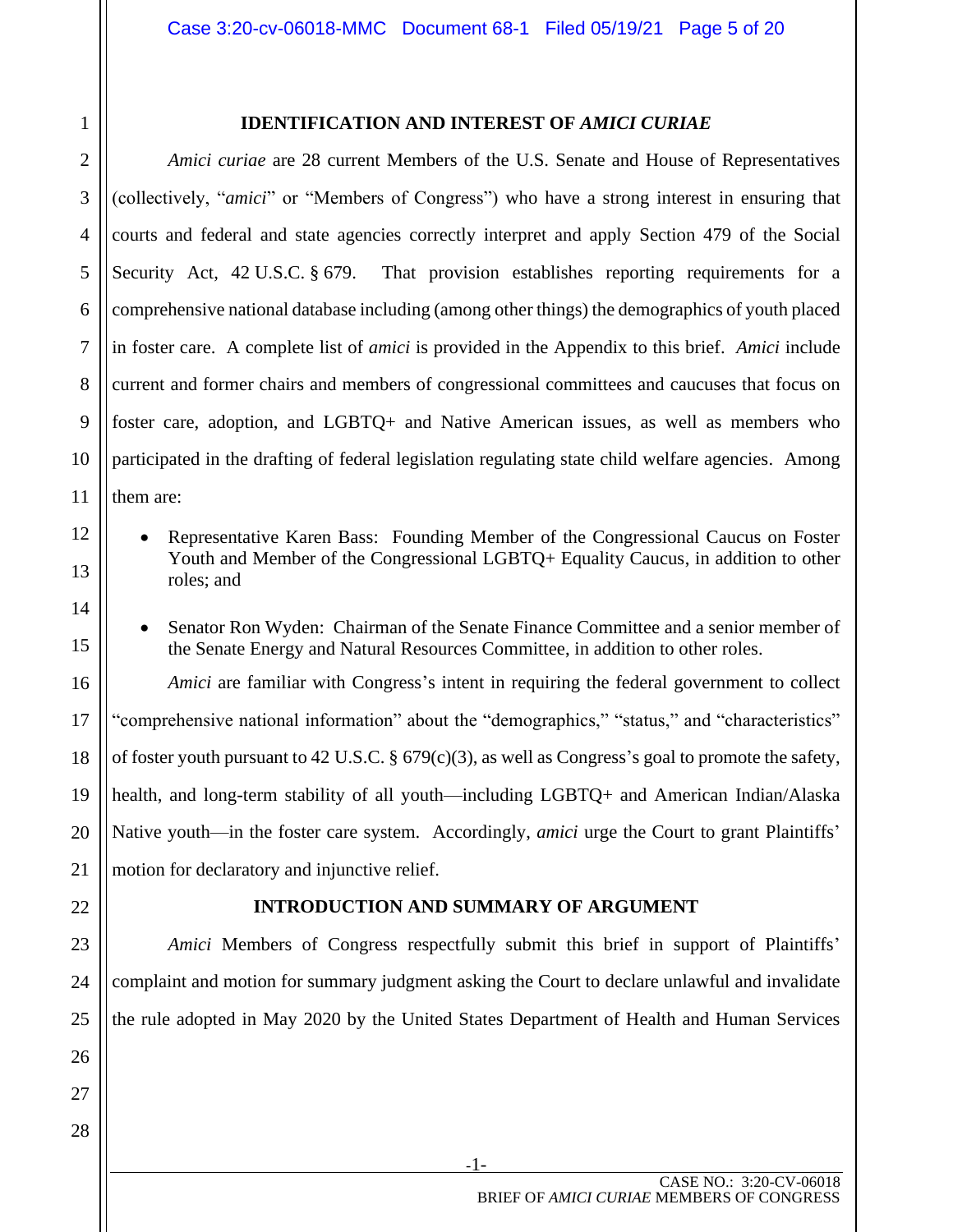("HHS").<sup>1</sup> In that rule (the "2020 Final Rule"<sup>2</sup>), HHS jettisoned a 2016 rule (the "2016 Final Rule") that required child welfare agencies to report (i) data concerning the sexual orientation of foster youth aged 14 and older, as well as legal guardians, foster parents, and adoptive parents; and (ii) data showing how state child welfare agencies have implemented the requirements of the Indian Child Welfare Act ("ICWA"), 25 U.S.C. § 1901 *et seq*.

As Plaintiffs persuasively explain, HHS's rescission of the 2016 Final Rule rests on an unreasonable and irrational application of the Social Security Act that undermines Congress's intent. In a key provision enacted in 1986, the Act requires HHS to develop a data collection system that provides "*comprehensive* national information with respect to … the *demographic characteristics* of adoptive and foster children and their biological and adoptive or foster parents," "the status of the foster care population," and "the number and *characteristics of*" children in (and removed from) foster care. 42 U.S.C. § 679(c)(3)(A)-(C) (emphasis added.). This data collection, known as the Adoption and Foster Care Analysis and Reporting System ("AFCARS"), is the only source of national data on the almost 500,000 children in foster care or adopted through a state agency. It is used to inform policy and direct resources at both the federal and state levels and to ensure that the more than \$10 billion of annual taxpayer funding that supports state child welfare systems is spent effectively.

Properly understood—consistent with Congress's overarching purpose and the broad language it used—Section 679(c)(3) required HHS to retain the data collection requirements of the 2016 Final Rule. Both types of data are crucial: (i) the sexual orientation data for (a) identifying and addressing the drivers contributing to the over-representation of LGBTQ+ youth in the foster care population and their disproportionately negative experiences while in care and (b) recruiting and retaining potential foster and adoptive parents who are supportive of LGBTQ+ youth; and (ii)

28

1

2

3

4

5

6

7

8

9

10

11

12

13

14

15

16

17

18

19

20

21

22

23

24

<sup>25</sup> 26  $<sup>1</sup>$  Unless otherwise specified, we use "HHS" in this brief to refer to both the U.S. Department of</sup> Health and Human Services and its division for the Administration for Children and Families ("ACF").

<sup>&</sup>lt;sup>2</sup> Adoption and Foster Care Analysis and Reporting System, 85 Fed. Reg. 28,410, 28,411 (May 12, 2020).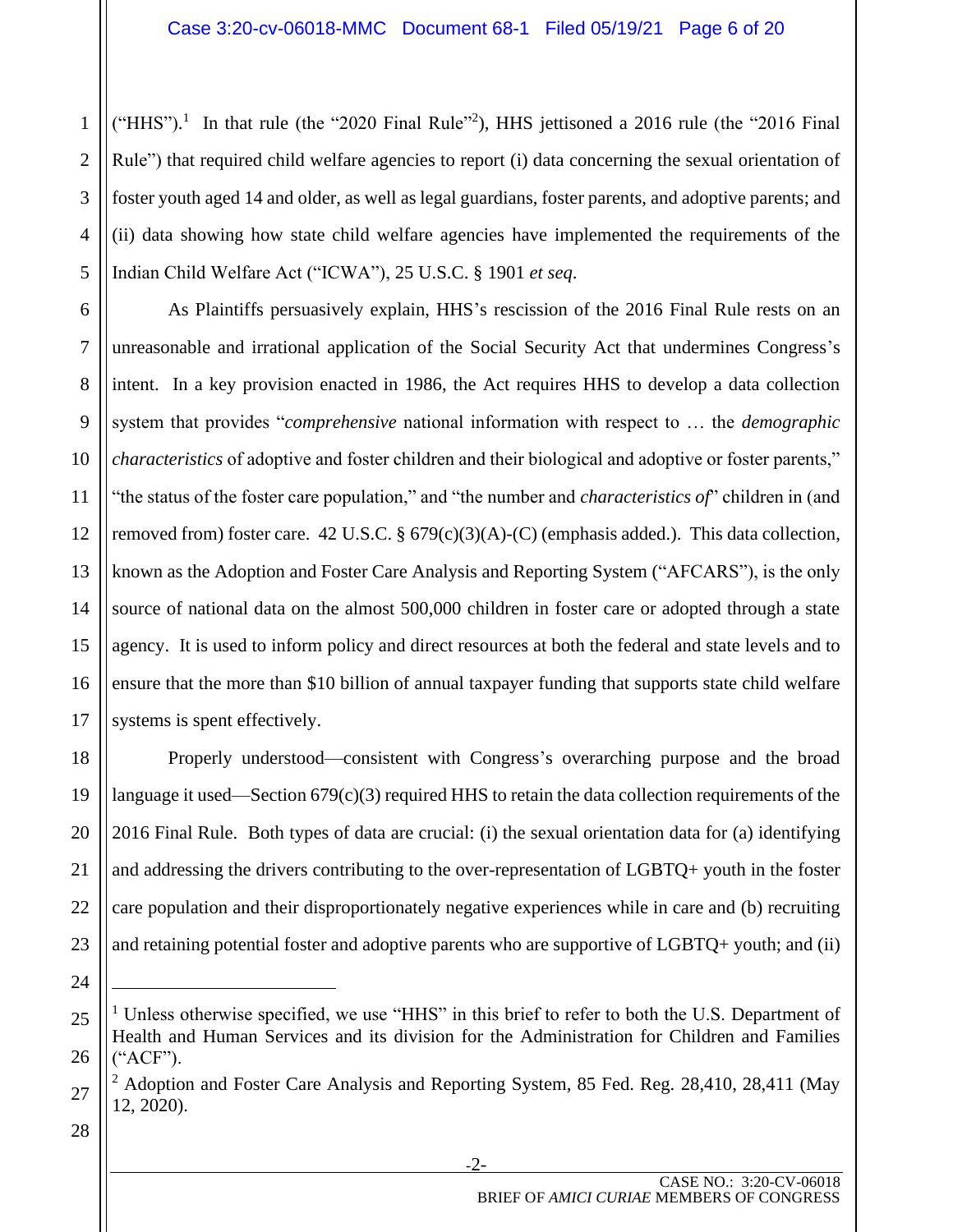the Native American data for (a) facilitating tribes' efforts to vindicate their and their children's rights and (b) supporting state child welfare agencies in implementing the ICWA. Absent this data, AFCARS would fail to serve its intended purpose of establishing a truly "comprehensive" and national data collection, as Congress directed.

In attempting to justify its rescission of the 2016 Final Rule, HHS further abused its discretion by (1) relying on a wholly inapposite Executive Order from 2017, and (2) resting on the mistaken assumption that HHS has no statutory authority to collect the comprehensive demographic data from States. To the contrary, 42 U.S.C. § 622(b)(9) explicitly requires States to report on "the specific measures taken by the State to comply with the Indian Child Welfare Act."

The comprehensive data collection that HHS had required in 2016 but abandoned in 2020 provides Congress (among others) with an essential tool to inform policymaking that promotes the stability of foster youth placements. This is especially so because research shows that LGBTQ+ and Native American youth experience disproportionately high rates of instability (for instance, frequently cycling through multiple foster families) and discrimination in foster care. The data also helps Congress oversee the efficacy of foster care programs; identify the most pressing problems regarding not only child welfare but also other inequities of which foster placements are often a lagging indicator; direct resources more effectively, including the \$10 billion spent annually to support state welfare programs; understand how the intersection of issues like sexual orientation and race affects experiences and outcomes to inform broader policymaking efforts; and work to ameliorate many of the problems that drive youth into homelessness, involvement with the juvenile justice system, sexual exploitation, and other traumatic experiences.

By rescinding key data collection elements concerning LGBTQ+ and American Indian/Alaska Native youth, the 2020 Final Rule will thus deprive Congress of crucial information to inform its legislative, budgetary, and agency oversight efforts—in particular, efforts to comprehensively support state implementation of the ICWA—and address the discrimination and other systemic inequities suffered by these vulnerable populations. Reinstatement of the genuinely "comprehensive" data collection required by the 2016 Final Rule is essential to help Congress

1

2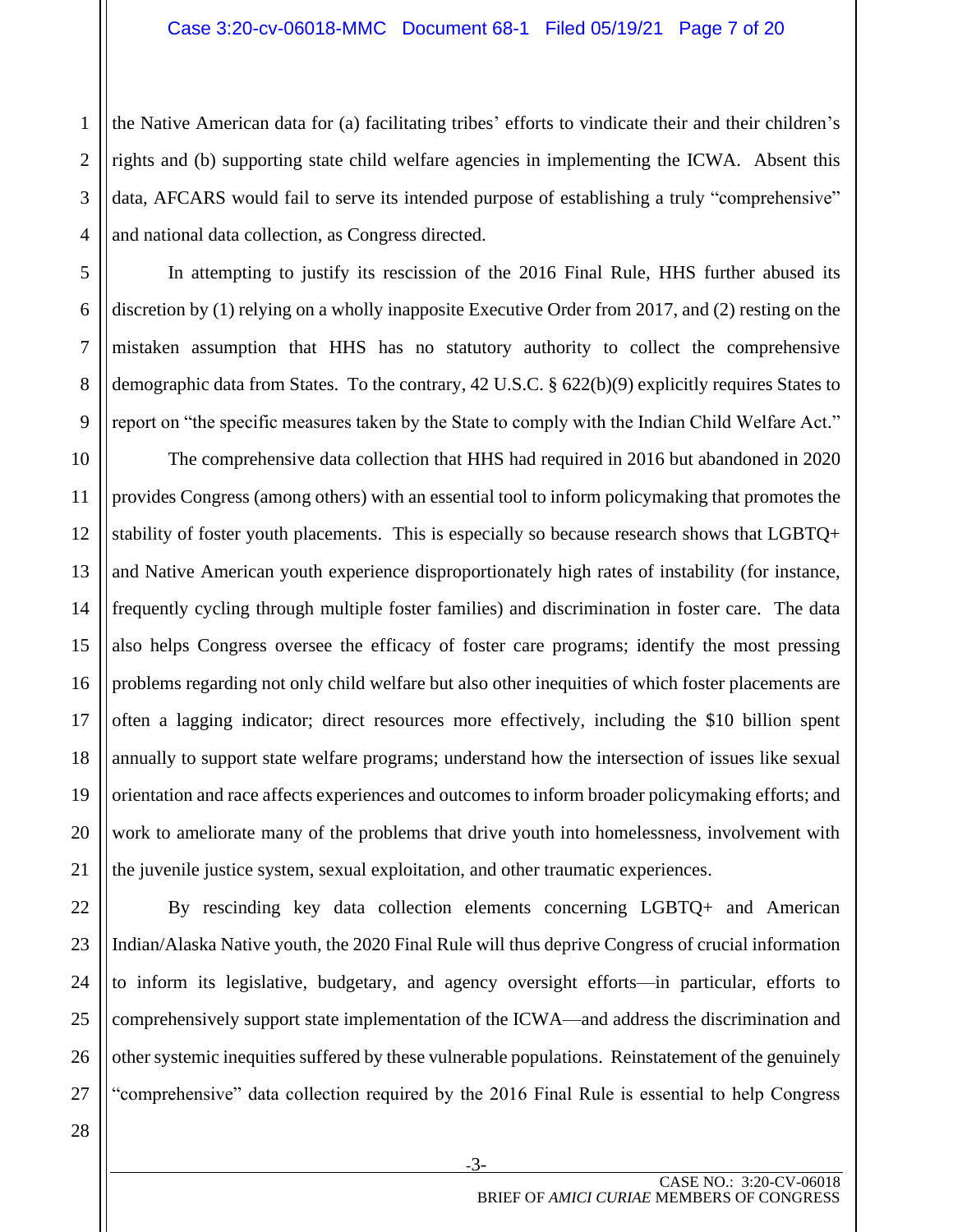1 2 (among other policymaking bodies and stakeholders) identify the most pressing challenges facing youth and families, direct resources more effectively, and reduce negative outcomes for youth.

<span id="page-7-0"></span>3

4

5

6

7

8

9

10

11

12

13

14

15

16

<span id="page-7-2"></span>17

18

19

20

21

22

23

24

27

28

#### **ARGUMENT**

#### <span id="page-7-1"></span>**I. HHS's Rescission of the 2016 Data Collection Requirements Rests on an Unreasonable and Irrational Application of the Statute.**

HHS's rescission of the 2016 data collection requirements pertaining to LGBTQ+ and American Indian/Alaska Native foster youth rests on an unreasonable and irrational application of the Social Security Act. This statutory interpretation is at odds with Congress's intent when it passed the provision now codified at  $42$  U.S.C.  $\S 679(c)(3)$ —as evidenced by both the plain statutory text and contemporaneous statements from a bipartisan group of members of Congress during relevant congressional debates. As the statutory language and the legislative record make clear, Congress understood that collecting "comprehensive" data, including a wide range of demographic characteristics of foster youth, is essential to promote the stability of foster youth placements. HHS's reliance on a wholly inapposite Executive Order and its mistaken belief that it lacks the statutory authority to collect this data from state agencies fail to salvage the agency's flawed and arbitrary application of the statute.

#### **A. The Social Security Act Requires HHS to Collect Comprehensive Information Regarding Demographic and Other Characteristics of Adoptive and Foster Children.**

HHS's rescission of the 2016 Final Rule runs counter to Congress's clear intent, as expressed in the broad language of the Social Security Act. Framed in sweeping terms, the Act (as amended in 1986 to add the provision quoted below) directs HHS to develop a data collection system to "provide comprehensive national information" concerning adoption and foster care, including the types of information required by the 2016 Final Rule that HHS rescinded in 2020: (A) the *demographic characteristics* of adoptive and foster children and their biological and adoptive or foster parents,

- 25 26 (B) the *status of* the foster care population (including the number of children in foster care, length of placement, type of placement, availability for adoption, and goals for ending or continuing foster care),
	- (C) the number and *characteristics of* (i) children placed in or removed from foster
		- -4-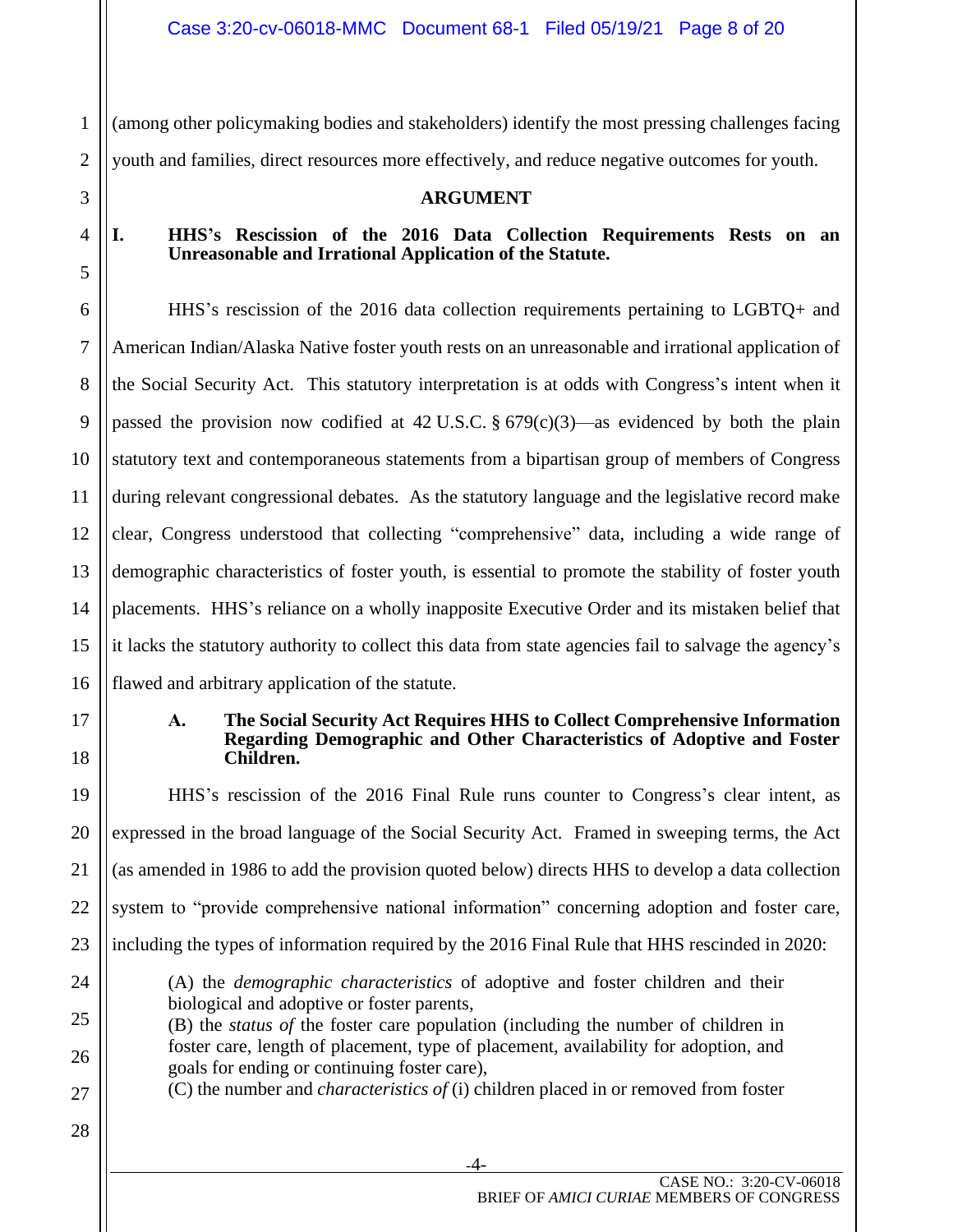care, (ii) children adopted or with respect to whom adoptions have been terminated, and (iii) children placed in foster care outside the State which has placement and care responsibility,

(D) the extent and nature of assistance provided by Federal, State, and local adoption and foster care programs and the *characteristics of* the children with respect to whom such assistance is provided; and

(E) the annual number of children in foster care who are identified as sex trafficking victims (i) who were such victims before entering foster care; and who were such victims while in foster care . . .

42 U.S.C. § 679(c)(3)(A)-(E) (emphasis added). Congress thereby envisioned that the data collection system (now known as "AFCARS") would cast a wide net, covering various "demographic characteristics of adoptive and foster children and their biological and adoptive or foster parents," "the status of the foster care population," and "the number and characteristics of" "children placed in [and] removed from foster care." Notably, unlike other statutory schemes, this statute makes no attempt to limit the types of demographic data or characteristics called for. For example, Congress could have expressed its interest in only specifically enumerated, narrow categories (such as age or place of birth). It did not do so, instead using broad and generic terms ("demographic characteristics," "status of," and "characteristics of") to indicate Congress's intent to obtain a rich data collection comprising numerous elements. *See e.g*., *United States v. Ahlers*, 305 F.3d 54, 59–60 (1st Cir. 2002) ("[W]hen Congress uses certain words in one part of a statute, but omits them in another," we "presume that this differential draftsmanship was deliberate"). This, moreover, is confirmed by Section  $679(c)(3)$ 's explicit mandate for "comprehensive" national information,<sup>3</sup> and the Ninth Circuit's instruction that "[t]he Social Security Act 'is remedial and its humanitarian aims *necessitate that it be construed broadly and applied liberally*.'" *Stephens v. U.S. R.R. Ret. Bd.*, 704 F.3d 587, 591 (9th Cir. 2012) (quoting *Adams v. Weinberger*, 521 F.2d 656, 659 (2d Cir. 1975)) (emphasis added).

-5-

 $3$  The Merriam-Webster Dictionary defines the word "comprehensive" as "covering completely or broadly; inclusive." Merriam Webster online, [https://www.merriam](https://www.merriam-webster.com/dictionary/comprehensive)[webster.com/dictionary/comprehensive.](https://www.merriam-webster.com/dictionary/comprehensive)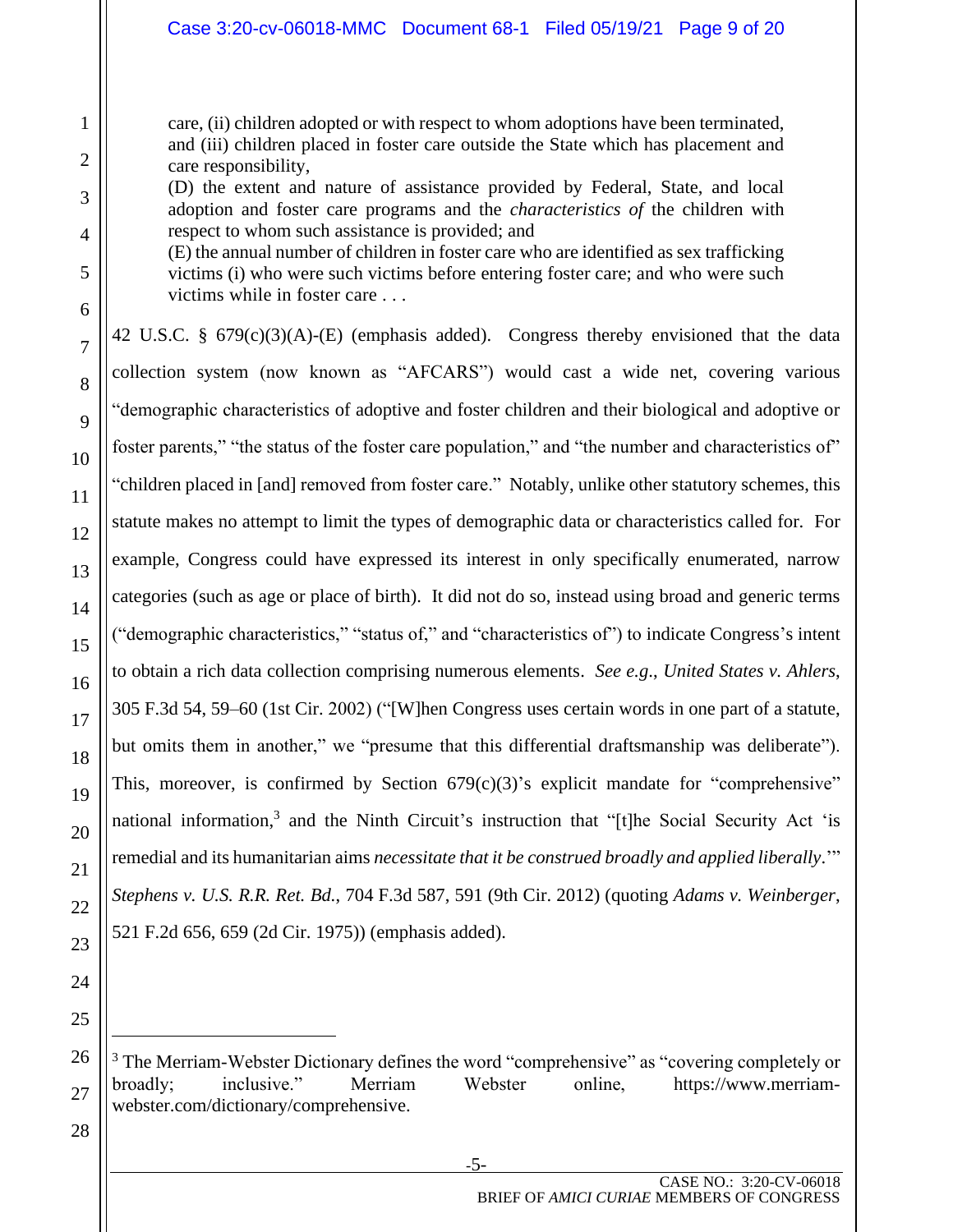Although the statutory language is sufficiently clear to manifest Congress's intent,<sup>4</sup> the broad scope of the data collection requirement envisioned by Congress is only further underscored by the legislative history leading up to the passage of the 1986 statutory amendments that added Section 679(c)(3) to the Act. *See, e.g., City of Oakland v. Wells Fargo & Co.*, 972 F.3d 1112, 1125 (9th Cir. 2020) ("Even though the text of the statute is sufficient to establish [Congress's intent] to be very broad, we also look at the FHA's legislative history to discern what Congress intended the statute's remedial aims to be."); *United States v. Article of Drug, Bacto-Unidisk*, 394 U.S. 784, 798 (1969) (holding there were "[s]trong indications from legislative history that Congress intended" that the Food, Drug and Cosmetic Act be read to allow a broad definition of "drugs").

For example, on June 25 and July 10, 1985, the U.S. Senate Committee on Labor and Human Resources held hearings on barriers to adoption in the United States. At the outset of the June 25 hearing, Senator Orrin Hatch (then the Chairman of the Committee) noted that certain children, including those from minority groups, encountered heightened problems in the foster care system,<sup>5</sup> including "barriers . . . which prevent these children from being adopted into families."<sup>6</sup> Among those problems, Senator Hatch identified "the lack of reliable data on the characteristics and numbers of children in foster care."<sup>7</sup> During the same hearing, Senator Paul Simon agreed, emphasizing that "[a]s we consider the barriers, such as inadequate data to identify the children who are available for adoption, . . . we ought to consider each individual child's needs

1

2

3

4

5

6

7

8

9

10

11

12

13

14

15

16

17

-6-

27 6 *Id.*

7 *Id.*

<sup>18</sup> 19 20 21 22 23

<sup>4</sup> *See, e.g.*, *Schroeder v. United States*, 793 F.3d 1080, 1082–83 (9th Cir. 2015) ("It is well established that the 'starting point in discerning congressional intent is the existing statutory text' and 'when the statute's language is plain, the sole function of the courts—at least where the disposition required by the text is not absurd—is to enforce it according to its terms.'") (quoting *Lamie v. U.S. Tr.*, 540 U.S. 526, 534 (2004)).

<sup>24</sup> 25 26 <sup>5</sup> S. Hrg. 99-288, Barriers to Adoption, Hearings Before the Committee on Labor and Human Resources, U.S. Senate, 99th Congress, First Session on Examination of the Barriers to Special Needs Adoption, Focusing on the Policies of Public and Private Welfare Departments, June 25, 1985, at 2.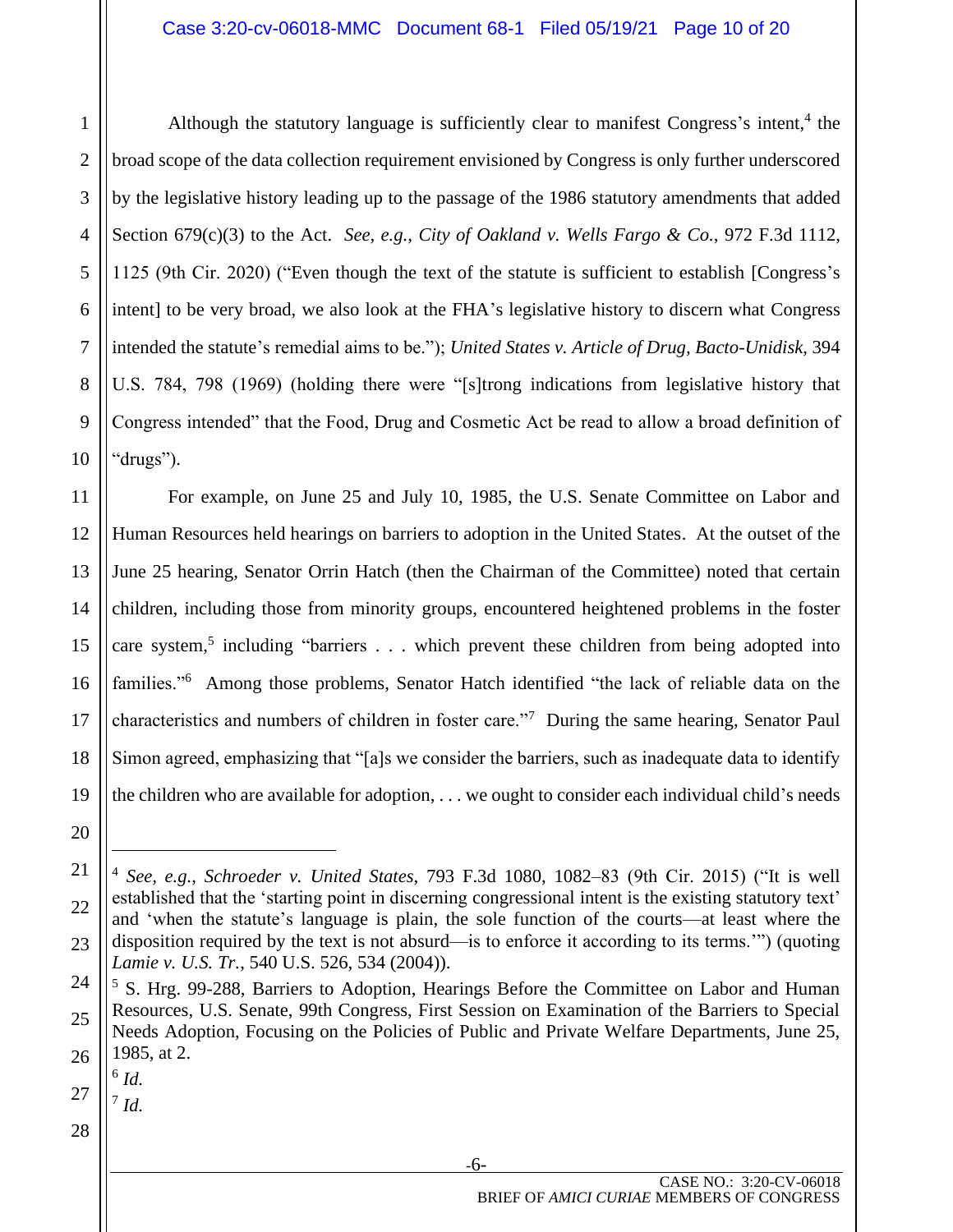when placing him or her."<sup>8</sup> Thus, in enacting the 1986 amendments to the Act that included the data collection requirement now codified in Section  $679(c)(3)$ , Congress squarely focused on improving data collection concerning the characteristics of children in foster care and waiting to be adopted in order to improve the outcomes for these children.

The final Senate Report on the 1986 amendments also reflected these concerns "pertaining to the incidence and characteristics of foster care and adoptions in this country."<sup>9</sup> The report noted that "[a]t the present time, the major source of such data is a voluntary system operated by a nongovernmental entity" which "lacks authority to establish or enforce reporting standards which would assure completeness and uniformity of data."<sup>10</sup> Consequently, the report indicated, an amendment to the Act would require HHS "to create an advisory committee to identify the national needs for data relating to adoption and foster care and to evaluate alternative ways of collecting such data *on a comprehensive basis*." (Emphasis added).<sup>11</sup>

Furthermore, HHS's own initial interpretation of the Act confirms Congress's broad intent for the data collection. Specifically, in preparing a 1989 report pursuant to Section  $679(c)(3)$ ,<sup>12</sup> HHS noted its intent to "encompass the population of *all* children," <sup>13</sup> and made clear that the requisite data for each child in foster care should include "demographic information (e.g., date of birth, sex, race, ethnicity, nationality)."<sup>14</sup> By using "e.g.," HHS understood this to be a nonexhaustive list of various different characteristics. HHS added that "racial/ethnic categories would be consistent with those reported in the U.S. Census, with special provisions to identify Indian

<sup>10</sup> *Id.*  $11$  *Id.* 

28

27

1

2

3

4

5

6

7

8

9

10

11

12

13

14

15

16

17

18

19

20

21

22

23

24

-7-

<sup>8</sup> *Id.* at 4.

<sup>&</sup>lt;sup>9</sup> Senate Report 99-520, Medicare and Medicaid Patient and Program Protection Act of 1986, 99th Congress, Oct. 2, 1986, at 51.

<sup>25</sup> 26 <sup>12</sup> Adoption and Foster Care Data Collection, Report of the Secretary Department of Health and Human Services to the Congress of the United States, U.S. Department of Health and Human Services (May 26, 1989) ("HHS 1989 Report").

<sup>&</sup>lt;sup>13</sup> *Id.* at 11 (emphasis added). <sup>14</sup> *Id*. at 2.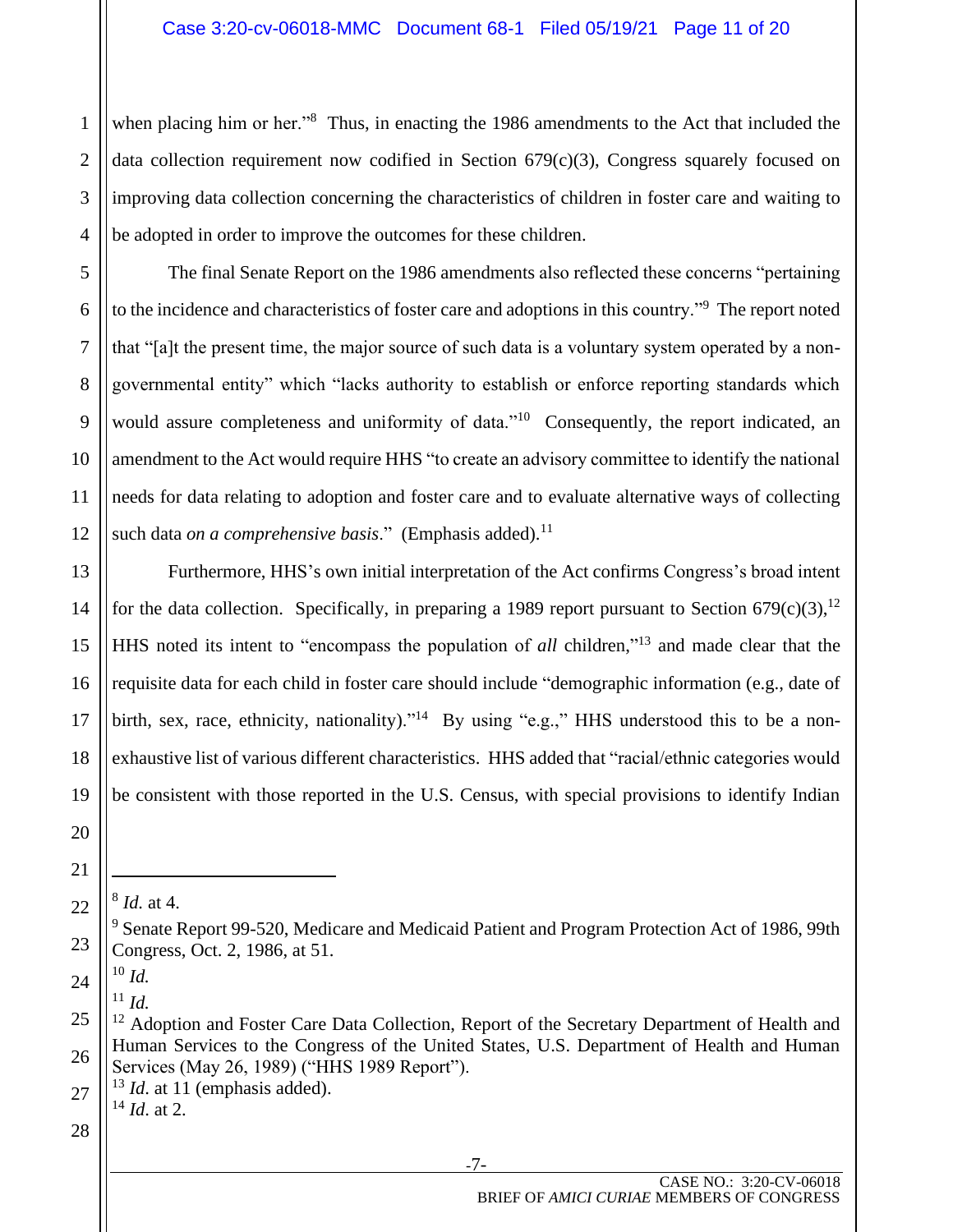children, consistent with the Indian Child Welfare Act of 1978."<sup>15</sup> And it placed this broad understanding of the demographics covered in the context of the overriding goal of AFCARS: "The intent of the data collection system is to make information on adoption and foster care available for Federal policy purposes."<sup>16</sup>

Given Section 679(c)(3)'s expansive language and the legislative and agency history confirming Congress's intent to create a comprehensive data collection that will enhance the stability of disadvantaged youth in foster care, at a minimum, it was incumbent on HHS in 2020 to cogently explain why it should *not* interpret the statutorily required "demographics" and "characteristics" of foster youth to include information about their LGBTQ+ and American Indian/Alaska Native status. HHS, however, failed to do so, instead relying heavily on cost-saving arguments focused on perceived reporting burdens (which the agency in any event overstated) rather than HHS's obligation to comply with its statutory mandate. HHS's rescission of the 2016 Final Rule (which appropriately required the inclusion of such demographic information) was therefore arbitrary and capricious. *See, e.g., Motor Vehicle Mfrs. Ass'n of U.S., Inc. v. State Farm Mut. Auto. Ins. Co.*, 463 U.S. 29, 34 (1983) (agency's rescinding of rule requiring passive restraints in automobiles was arbitrary and capricious for failure to provide a reasoned explanation justifying revocation).

### **B. HHS's Arguments in Support of Rescission Fail.**

<span id="page-11-0"></span>The agency's other rationales for jettisoning the 2016 Final Rule fare no better. First, HHS justified its rescission by pointing to President Trump's Executive Order No. 13777. <sup>17</sup> *See* 85 Fed. Reg. 28,410 (May 12, 2020) (final rule). But that Executive Order is wholly inapposite. By its express terms, the Executive Order directs agencies to identify regulations that (i) eliminate jobs, or inhibit job creation; (ii) are outdated, unnecessary, or ineffective; (iii) impose costs that exceed

 $^{15}$  *Id*.

1

2

3

4

5

6

<sup>16</sup> *Id*. at 14.

 $17$  Exec. Order No. 13777, Enforcing the Regulatory Reform Agenda, 82 Fed. Reg. 12,285 (Feb. 24, 2017).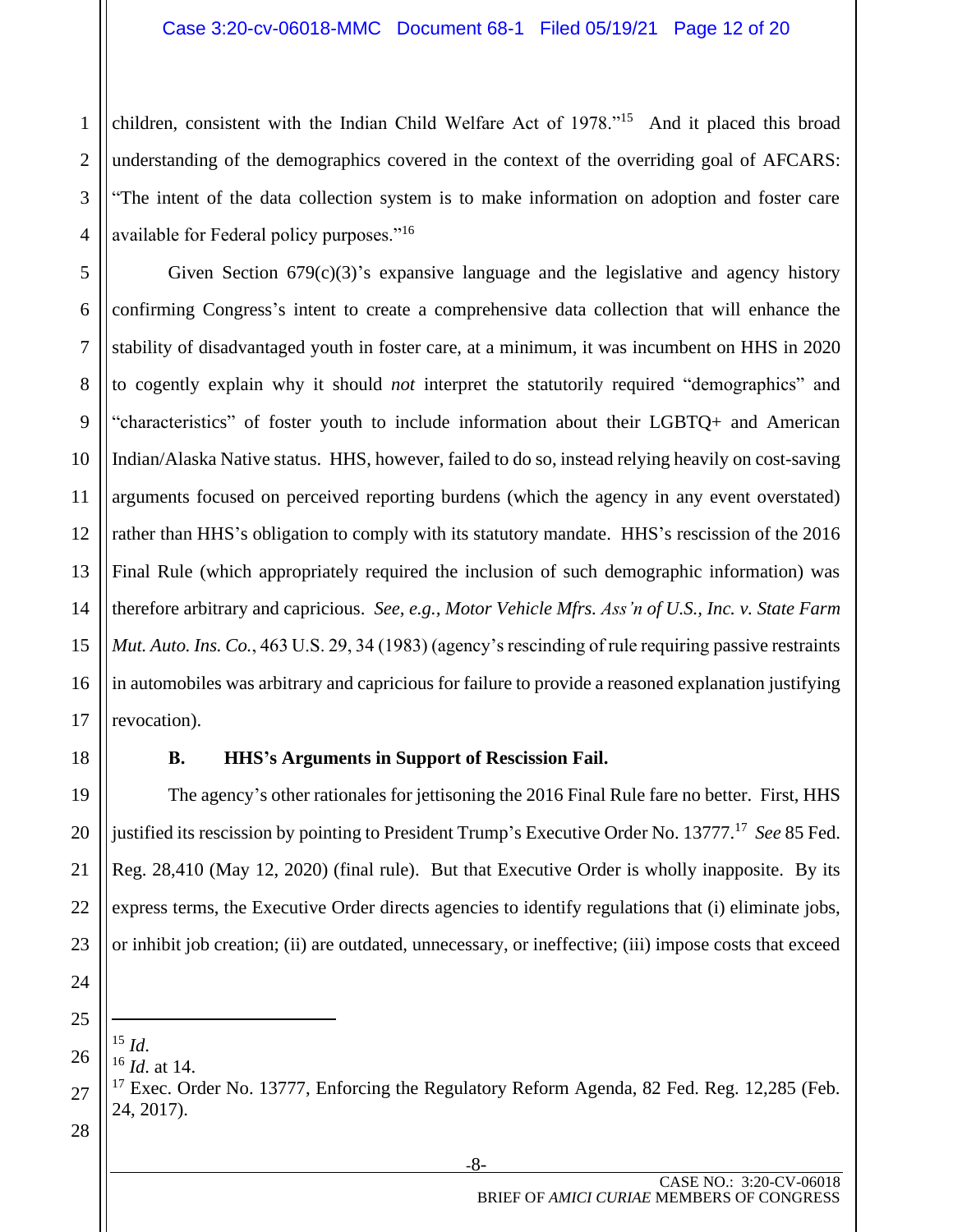#### Case 3:20-cv-06018-MMC Document 68-1 Filed 05/19/21 Page 13 of 20

1 2 3 4 5 6 7 8 benefits; (iv) create a serious inconsistency or otherwise interfere with regulatory reform initiatives and policies; (v) are inconsistent with the requirements of section 515 of the Treasury and General Government Appropriations Act, 2001 (44 U.S.C. § 3516); or (vi) derive from or implement Executive Orders or other Presidential directives that have been subsequently rescinded or substantially modified. None of these criteria apply to the 2016 Final Rule, nor has HHS offered any meaningful explanation of how they do. Importantly, the agency cannot resort to the "catchall" cost/benefit analysis contemplated by the third factor, because it has offered no accounting of either the costs or the benefits of the 2016 Final Rule. Under these circumstances, HHS's perfunctory assertion that it does not "have a sufficient justification, or a rational basis, for retaining the data elements proposed for removal" cannot pass muster. 85 Fed. Reg. at 28,411. HHS has it backwards. Having (rationally) adopted comprehensive data collection rules in 2016, as Congress intended, HHS was required to rationally explain why its 2020 rescission of that rule is necessary and consistent with the governing statute. *See, e.g*., *State Farm Mut. Auto. Ins. Co.*, 463 U.S. at 34.

HHS's disavowal of its own statutory authority also misses the mark. *See* 85 Fed. Reg. at 28,412. The statute unequivocally requires states, in order to be eligible for payments, to "have a plan for child welfare services which has been developed jointly *by the Secretary* and the [designated] State agency" and "contain[s] a description, developed after consultation with tribal organizations . . . in the State, of the specific measures taken by the State to comply with the Indian Child Welfare Act." 42 U.S.C. § 622(a); *see also id.* § 622(b)(9). Moreover, the Social Security Act requires HHS to collect data on both "the status of the foster care population" and "the extent and nature of assistance provided by Federal, State, and local adoption and foster care programs and the characteristics of the children with respect to whom such assistance is provided." 42 U.S.C. § 679(c)(3)(B); *see also id.* § 679(c)(3)(D). Indeed, only five years earlier, HHS acknowledged that it had this statutory authority only to inexplicably disavow that authority in

-9-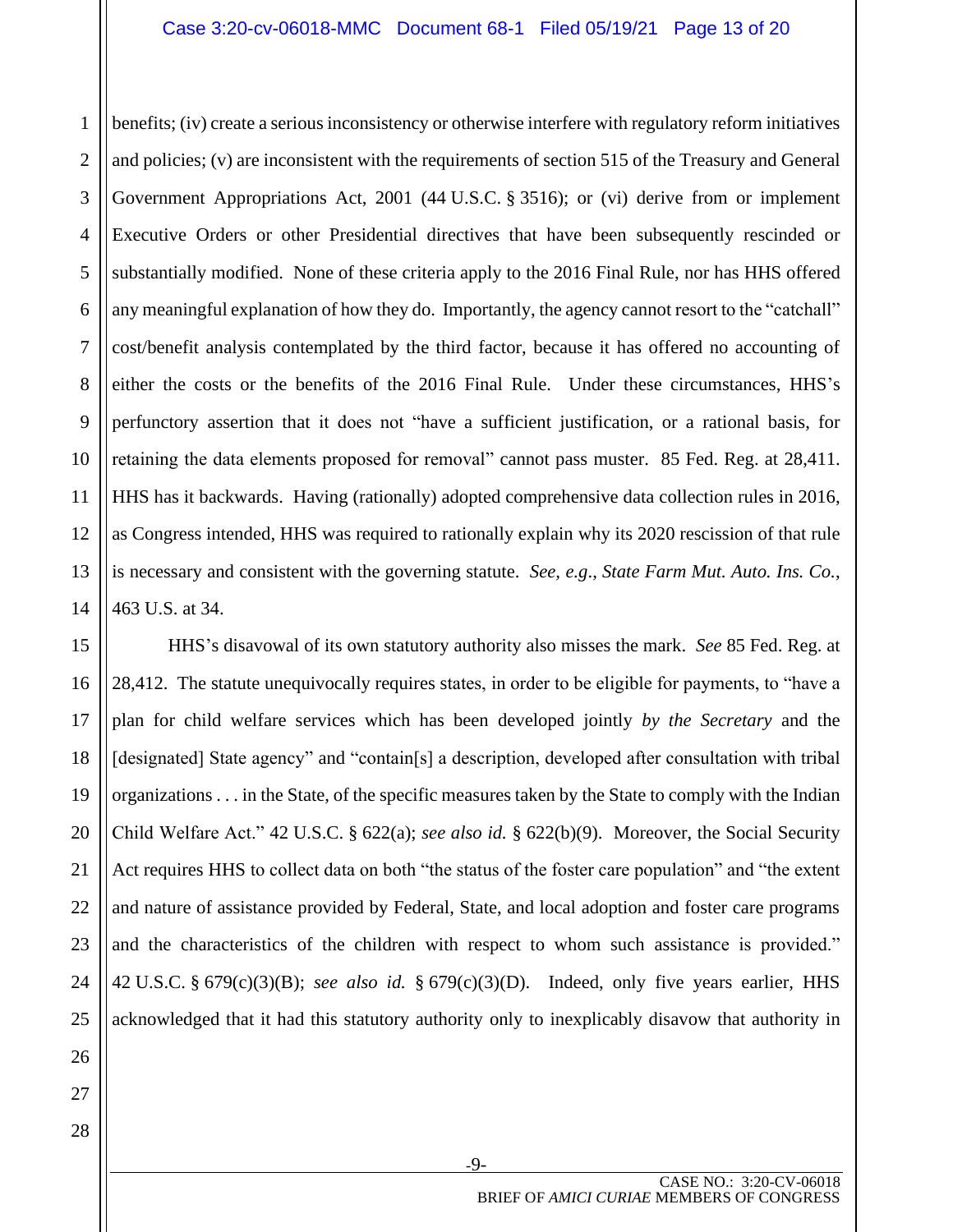1 2020.<sup>18</sup>

# 2

3

#### <span id="page-13-0"></span>**II. HHS's Rescission of the 2016 Final Rule Will Deprive Congress of Crucial Information to Inform its Legislative Efforts.**

The AFCARS data collection is an invaluable tool not just for federal and state agencies tasked with assisting the foster care system, but also for Congress. If HHS's arbitrary rescission of the 2016 Final Rule is allowed to stand, Congress (including *amici*) will be deprived of this critical tool for its legislative reform efforts and input into federal and state policymaking.

Since the landmark Social Security Act of 1935 authorized the first federal grants for child welfare services, Congress has played a vital role in safeguarding the interests of children and young people placed in foster care. Indeed, of the approximately \$30 billion that state agencies spent on child welfare in 2016, nearly 40% of those funds were supplied by federal programs. *See* Congressional Research Service, Child Welfare: Purposes, Federal Programs, and Funding (Jan. 11, 2021), *available at* [https://www.everycrsreport.com/files/2021-01-](https://www.everycrsreport.com/files/2021-01-11_IF10590_f9fc2b5b272820a0a2ae9051b5758e724a7f4361.pdf) [11\\_IF10590\\_f9fc2b5b272820a0a2ae9051b5758e724a7f4361.pdf](https://www.everycrsreport.com/files/2021-01-11_IF10590_f9fc2b5b272820a0a2ae9051b5758e724a7f4361.pdf) ("2021 CRS Report"). For Fiscal Year 2021, Congress provided at least \$11.6 billion in support for programs dedicated solely to child welfare purposes via the Consolidated Appropriations Act, 2021 (P.L. 116-260), including regular annual funding and supplemental COVID-19-related funding.

In requiring broad and detailed data collections, Congress "intended [AFCARS] to yield information that will enable policymakers to 'track' children in care and find out the reasons why children enter foster care, how long children stay in foster care, and what happens to children while in foster care as well as after they leave foster care." 142 Cong. Rec. H8829-02, H.R. Rep. 104- 725; *see also* H.R. Rep. No. 99-1012 at 419 (1986), as reprinted in 1986 U.S.C.C.A.N. 3868, 4064 (reflecting congressional purpose to "disseminate . . . research and data [on issues concerning

-10-

<sup>18</sup> *Compare* Adoption and Foster Care Analysis and Reporting System, 80 Fed. Reg. 17,713 (April 2, 2015) ("[W]e have determined that there is authority under the statute (section 479(c) of the Act) to collect ICWA-related data in AFCARS.") *with* Adoption and Foster Care Analysis and Reporting System, 85 Fed. Reg. 28,410, 28,412 (May 12, 2020) ("[S]ection 422(b)(9) of the Act does not provide the legal authority for HHS to collect ICWA-related data in AFCARS.").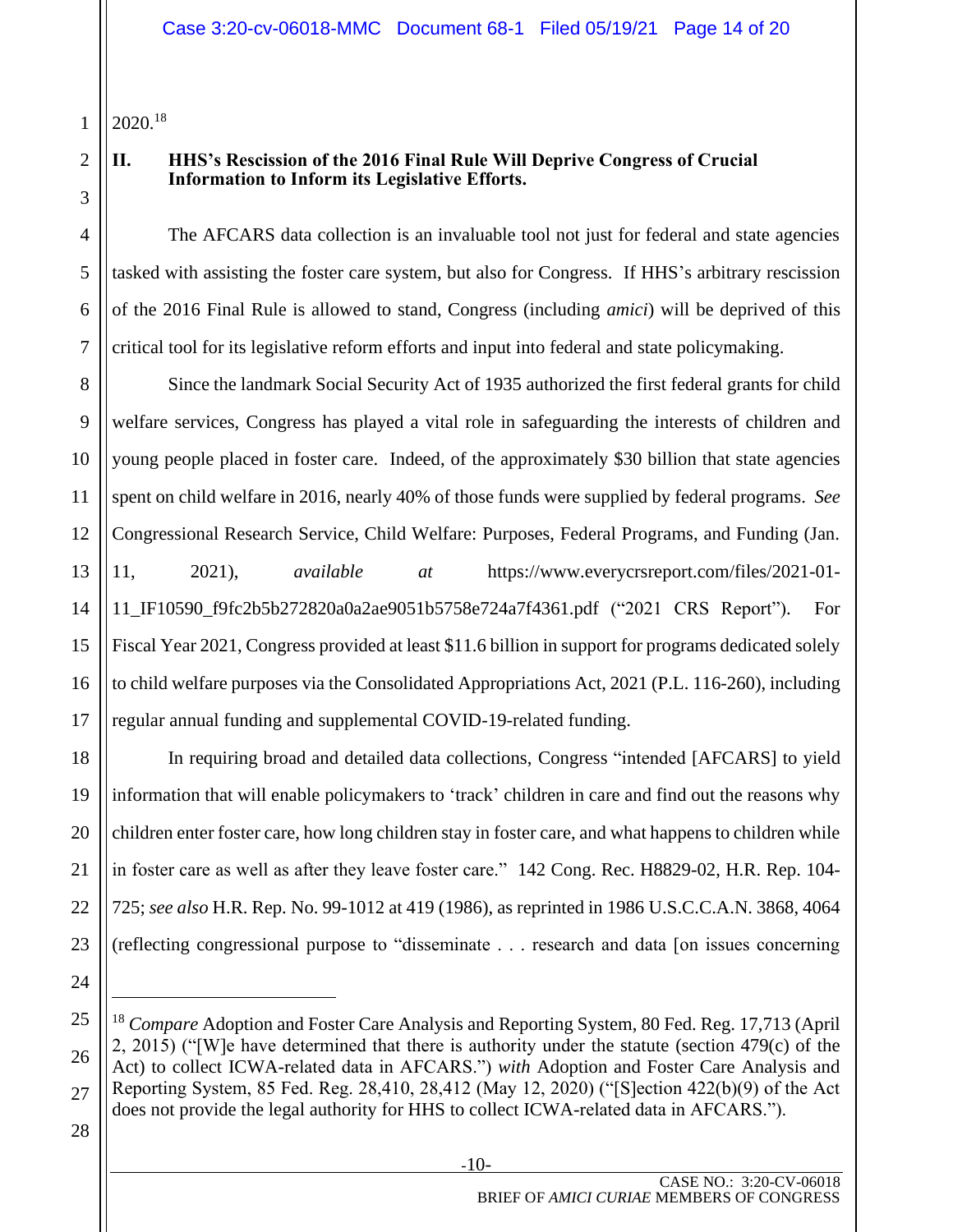adoption and foster care] as it becomes available to all those who voluntarily seek this information"); *see also* HHS 1989 Report at 14 ("The intent of the data collection system is to make information on adoption and foster care available for Federal policy purposes.").

As a result, Congress and other policymakers rely on AFCARS data "to inform the Child and Family Service Review process." 108 H. Hrg. 92984 (Jan. 28, 2004) (108th Cong., 2nd Sess.). AFCARS is thus one of the "principal mechanisms for Federal oversight" of the child welfare system, "providing a national picture of child maltreatment and foster care." *Id.*<sup>19</sup> Moreover, Congress utilizes AFCARS data to assess compliance with the ICWA, which establishes robust family, cultural, and tribal protections for Native American children placed into the foster care system. Before Congress required a national and comprehensive data collection in AFCARS, state-reported data was woefully incomplete and relied on a hodgepodge of inconsistent methodologies, definitions, and assumptions—thereby diminishing the value of the available data and hindering informed policymaking. Complete and comprehensive AFCARS data is thus an essential part of Congress's oversight role over ACF and the many state and local child welfare programs across the nation that receive federal funding.

Indeed, HHS has previously acknowledged the value of this critical data set. As the agency explained in its preamble to the 2016 Final Rule, it used AFCARS data for many complementary purposes, including:

- Draw[ing] national statistics and trends about the foster care and adoption populations for assessing the current state of foster care and adoption.
- Complet [ing] the annual Child Welfare Outcomes Report to Congress (section 479A of the Act).
	- Develop [ing HHS] budgets.  $\dots$ .
- Develop [ing] appropriate national policies with respect to adoption and foster care; and
- 25 26 27 <sup>19</sup> Opening Statement of Sen. Ron Wyden, 115 S. Hrg. 587 at 3-4 (Mar. 20, 2018) (115th Cong., 2nd Sess.), <https://www.finance.senate.gov/imo/media/doc/36115.pdf> ("In order to evaluate whether our foster care programs are succeeding at protecting vulnerable kids and giving them a chance to get ahead, the Federal Government needs key information from the States, because they run the individual programs.")

# 28

1

2

3

4

5

6

7

8

9

10

11

12

13

14

15

16

17

18

19

20

21

22

23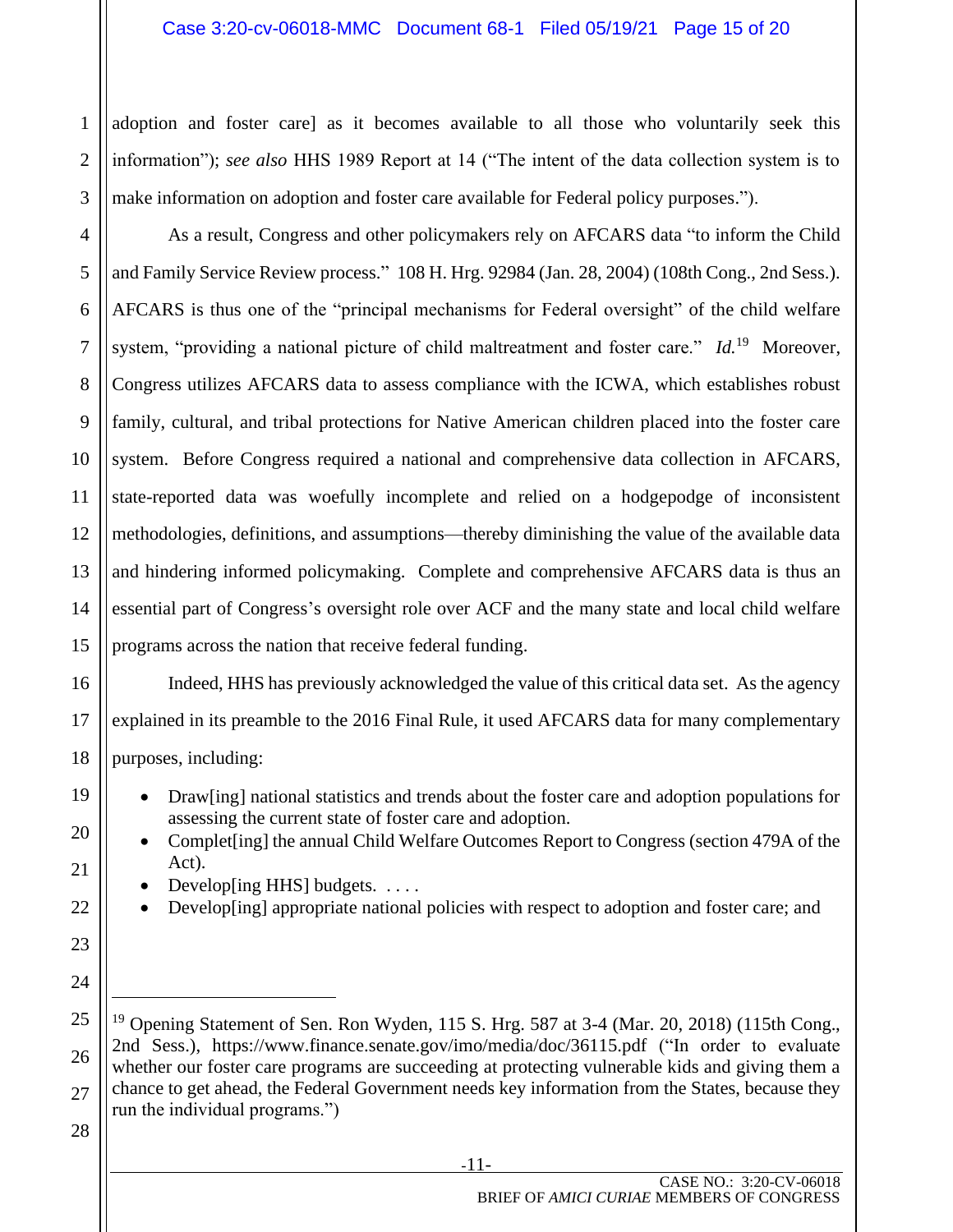1

Address[ing] the unique needs of Indian children as defined by ICWA in foster care or who exit to adoption, and their families.<sup>20</sup>

Unless the 2020 Final Rule is overturned, Congress will also be deprived of critical "comprehensive" data to inform its future legislative efforts and direct resources to help place young people (including LBGTQ+ and American Indian/Alaska Native populations) in stable and caring foster environments. As HHS itself recognized in justifying the 2016 Final Rule, "more comprehensive information" would "inform national policies with respect to adoption, guardianship, and foster care," particularly as to vulnerable groups, such as LGBTQ+ and American Indian/Alaska Native youth. *Id.* at 90,525. For example, child welfare data can assist with identifying the factors leading to the overrepresentation of these demographics within the foster care system, disparate treatment, and more negative outcomes, including sex trafficking, abuse and neglect, placement instability, homelessness, juvenile-justice involvement, psychiatric hospitalization, and housing in group homes rather than family environments.<sup>21</sup> AFCARS data helps Congress engage in policymaking that is not only better informed, but more equitable. In particular, Congress can use this robust, comprehensive national dataset to better understand and situate the real-world experiences of their LGBTQ+ and American Indian/Alaska Native youth constituents within larger social and policy developments.

Finally, Congress has a responsibility to ensure that the more than \$11 billion in funds

<sup>23</sup> 24 25 26 27  $^{20}$  Adoption and Foster Care Analysis and Reporting System, 81 Fed. Reg. 90,524, 90,525 (Dec. 14, 2016); *see also* Adoption and Foster Care Analysis and Reporting System, 81 Fed. Reg. 20,283, 20,284 (April 7, 2016) ("ACF proposes to collect ICWA-related data on AI/AN children in child welfare systems . . . to develop future national policies concerning ACF programs that affect Indian children under the Act, and to meet federal trust obligations under established federal policies."). <sup>21</sup> *See, e.g.*, Tanya A. Cooper, *Racial Bias in American Foster Care: The National Debate*, 97(2) Marq. L. Rev. 215 (2013), https://scholarship.law.marquette.edu/cgi/viewcontent.cgi?article=519 0&context=mulr; Laura Baams, PhD, Bianca D.M. Wilson, PhD & Stephen T. Russell, PhD, *LGBTQ Youth in Unstable Housing and Foster Care*, 143(3) Pediatrics e20174211 (Mar. 2019), [https://www.ncbi.nlm.nih.gov/pmc/articles/PMC6398424/;](https://www.ncbi.nlm.nih.gov/pmc/articles/PMC6398424/) Megan Martin, Leann Down and Rosalynd Erney, *Out of the Shadows: Supporting LGBTQ Youth in Child Welfare through Cross-System Collaboration* at 8-9, Center of the Study of Social Policy (May 2016), [https://cssp.org/wp](https://cssp.org/wp-content/uploads/2018/08/Out-of-the-Shadows-Supporting-LGBTQ-youth-in-child-welfare-through-cross-system-collaboration-web.pdf)[content/uploads/2018/08/Out-of-the-Shadows-Supporting-LGBTQ-youth-in-child-welfare](https://cssp.org/wp-content/uploads/2018/08/Out-of-the-Shadows-Supporting-LGBTQ-youth-in-child-welfare-through-cross-system-collaboration-web.pdf)[through-cross-system-collaboration-web.pdf.](https://cssp.org/wp-content/uploads/2018/08/Out-of-the-Shadows-Supporting-LGBTQ-youth-in-child-welfare-through-cross-system-collaboration-web.pdf)

<sup>28</sup>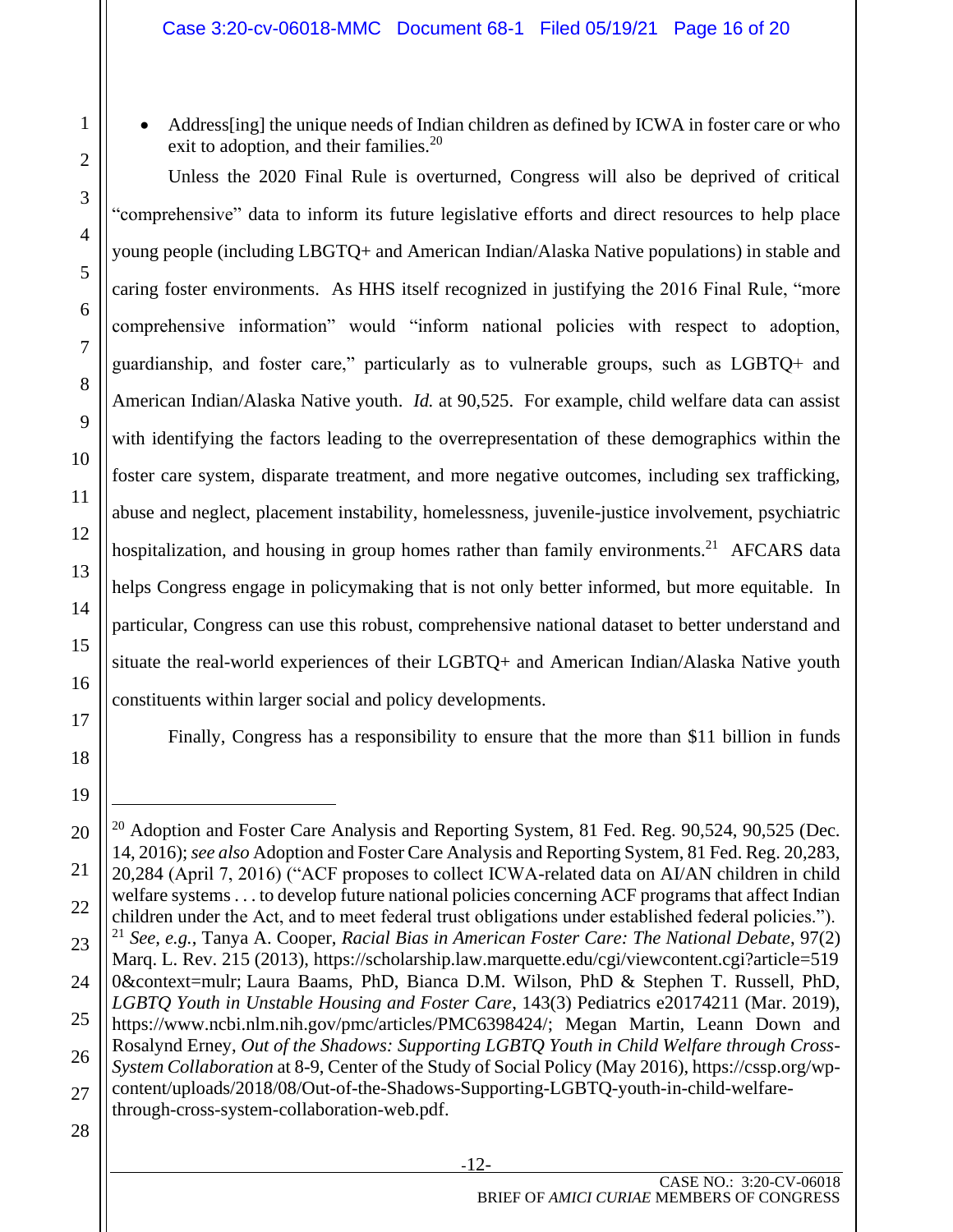#### Case 3:20-cv-06018-MMC Document 68-1 Filed 05/19/21 Page 17 of 20

2 supporting child welfare programs is allocated appropriately. *See* 2021 CRS Report. Currently, the principal means through which Congress allocates this money are (i) title IV–E of the Social Security Act, which partially reimburses states for providing foster care, adoption assistance, and guardianship assistance, and (ii) title IV–B, which provides grants to states and tribes for child welfare services that protect children from abuse or neglect, preserve and reunite families, and promote and support adoption. *See* 42 U.S.C. §§ 621, 624, 670, 674. Data related to child welfare is critical for raising awareness and building bipartisan support and agreement on relevant funding priorities.

\*\*\*

The statutory text, context, and legislative history discussed above demonstrate that Congress did not enact AFCARS to serve as a mere bureaucratic mechanism with little real-world utility. Quite to the contrary, Congress created AFCARS to serve as a critical tool for policymakers and stakeholders in the foster care system. It is an extremely valuable input for forward-thinking, data-driven policymaking—and a guiding force in identifying funding priorities. The data collections that HHS abruptly eliminated last year are critical to improving outcomes for LGBTQ+ and American Indian/Alaska Native youth both within and beyond the U.S. foster care system. Unless the 2016 Final Rule is reinstated, Congress (in addition to child welfare agencies, tribes, and organizations serving foster youth) will lack a full and accurate picture of marginalized populations in the system, paving the way for underinformed and ideologically-driven policymaking, inadequate oversight, unchecked discrimination, and unaddressed inequities in safety, health, and long-term outcomes for foster youth.

#### **CONCLUSION**

<span id="page-16-0"></span>This Court should grant Plaintiffs' motion for summary judgment and further grant Plaintiffs' request for declaratory and injunctive relief by declaring unlawful and setting aside the 2020 Final Rule on the ground that it violates the Administrative Procedure Act.

-13-

1

CASE NO.: 3:20-CV-06018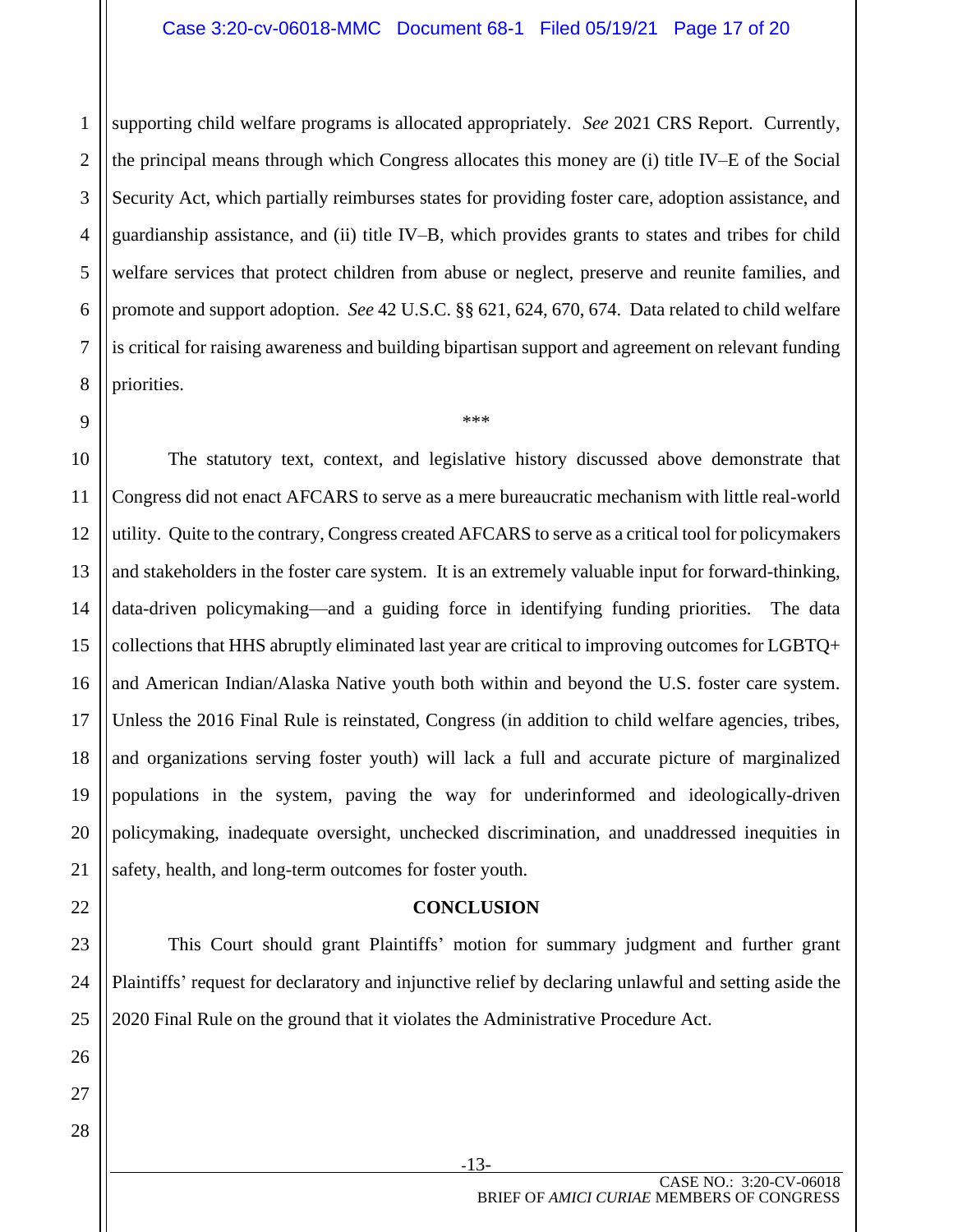## Case 3:20-cv-06018-MMC Document 68-1 Filed 05/19/21 Page 18 of 20

| $\mathbf{1}$   | DATED: May 19, 2021 | Respectfully submitted,                                                             |
|----------------|---------------------|-------------------------------------------------------------------------------------|
| $\overline{2}$ |                     | DLA PIPER LLP (US)                                                                  |
| 3              |                     | By: /s/ Peter Karanjia                                                              |
| 4              |                     |                                                                                     |
| 5              |                     | Peter Karanjia (D.C. Bar No. 1016633)<br>( <i>pro hac vice</i> application pending) |
| 6              |                     | Paul Schmitt (D.C. Bar No. 1007680)<br>(on the brief)                               |
| 7              |                     | Melissa Turcios (D.C. Bar No. 1030901)                                              |
| 8              |                     | (on the brief)<br>Ariel Diamond (D.C. Bar No. 1644801)                              |
| 9              |                     | (on the brief)                                                                      |
|                |                     | DLA PIPER LLP (US)<br>500 Eighth Street, N.W.                                       |
| 10             |                     | Washington, D.C. 20010                                                              |
| 11             |                     | peter.karanjia@dlapiper.com<br>Tel.: (202) 799-4135                                 |
| 12             |                     | Fax: (202) 863-7855                                                                 |
| 13             |                     | Elizabeth Callahan (Calif. Bar No. 323510)                                          |
| 14             |                     | DLA PIPER LLP (US)                                                                  |
|                |                     | 555 Mission Street, Suite 2400<br>San Francisco, California 94105-2933              |
| 15             |                     | elizabeth.callahan@dlapiper.com                                                     |
| 16             |                     | Tel.: (415) 836-2500<br>Fax: (415) 836-2501                                         |
| 17             |                     | Attorneys for Amici Curiae Members of                                               |
| 18             |                     | Congress                                                                            |
| 19             |                     |                                                                                     |
| 20             |                     |                                                                                     |
| 21             |                     |                                                                                     |
| 22             |                     |                                                                                     |
| 23             |                     |                                                                                     |
| 24             |                     |                                                                                     |
| 25             |                     |                                                                                     |
| 26             |                     |                                                                                     |
| 27             |                     |                                                                                     |
| 28             |                     |                                                                                     |
|                |                     | $-14-$                                                                              |
|                |                     | CASE NO.: 3:20-CV-06018<br>BRIEF OF AMICI CURIAE MEMBERS OF CONGRESS                |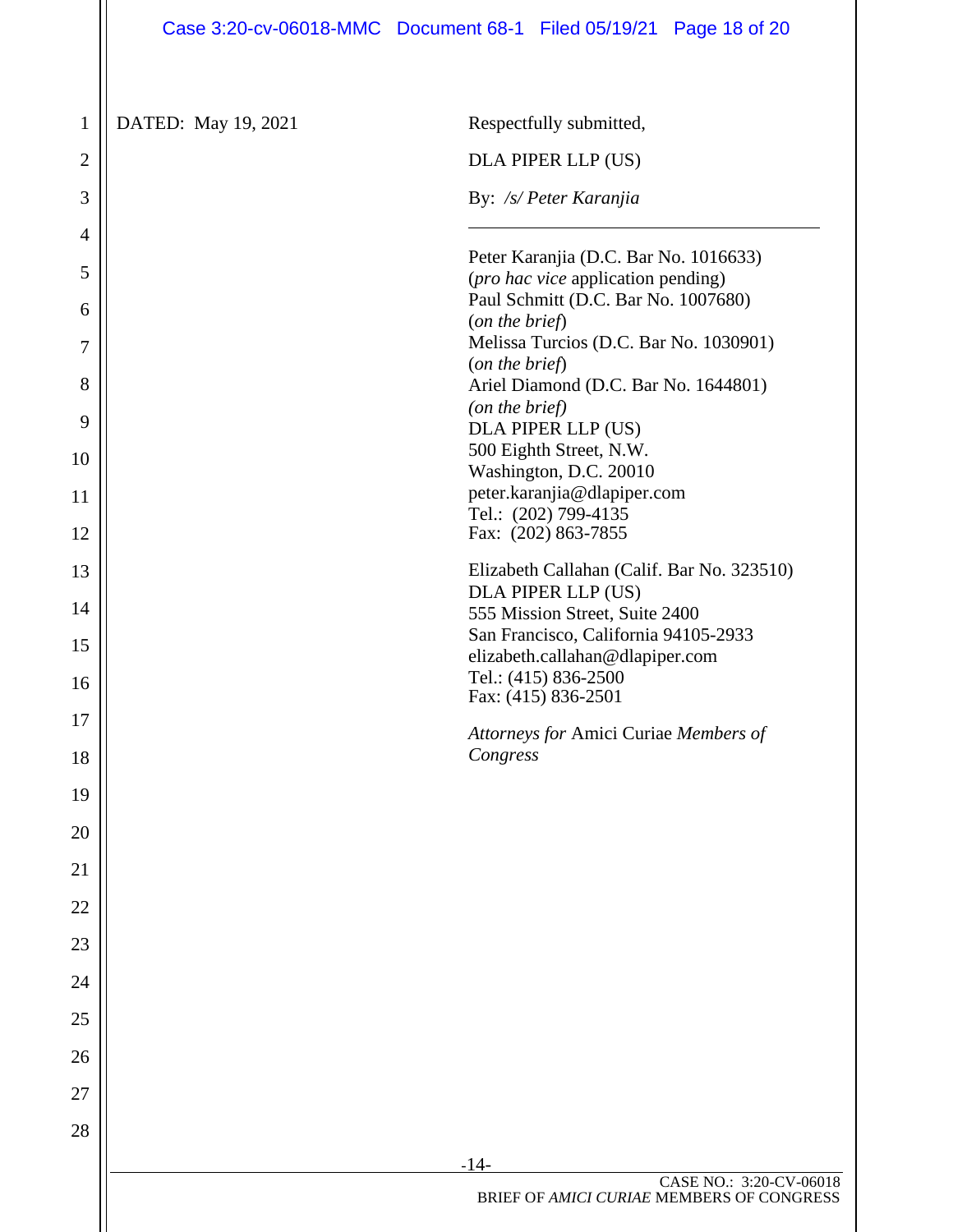|                | Case 3:20-cv-06018-MMC  Document 68-1  Filed 05/19/21  Page 19 of 20                     |
|----------------|------------------------------------------------------------------------------------------|
| 1              | <b>APPENDIX A</b>                                                                        |
| $\overline{2}$ | <b>List of Amici Curiae Members of Congress</b>                                          |
| 3              | <b>Senate</b>                                                                            |
| 4              | Senator Ron Wyden, Chairman of the Senate Finance Committee, senior member of the        |
| 5              | Senate Energy and Natural Resources Committee, in addition to other roles;               |
| 6              | Senator Sherrod Brown, Chairman of Banking, Housing and Urban Affairs Committee,         |
| 7              | Chairman of the Social Security, Pensions, and Family Policy Subcommittee of the Finance |
| 8              | Committee, in addition to other roles;                                                   |
| 9              | Senator Tammy Duckworth, member of the Senate Armed Services Committee and               |
| 10             | Environmental and Public Works Committee, in addition to other roles;                    |
| 11             | Senator Elizabeth Warren, member of the Senate Finance Committee and Committee on        |
| 12             | Banking, Housing & Urban Affairs, in addition to other roles; and                        |
| 13             | Senator Sheldon Whitehouse, member of the Senate Finance Committee and Judiciary         |
| 14             | Committee, in addition to other roles.                                                   |
| 15             | <b>House of Representatives</b>                                                          |
| 16             | Representative Karen Bass, Founding Member of the Congressional Caucus on Foster         |
| 17             | Youth, Member of the Congressional LGBTQ+ Equality Caucus;                               |
| 18             | Representative Earl Blumenauer, Member of the Congressional Caucus Coalition on          |
| 19             | Adoption, Member of the Congressional Caucus on Human Rights;                            |
| 20             | Representative Salud Carbajal, Member of the Congressional LGBT Equality Caucus;         |
| 21             | Representative Ed Case, Member of the Subcommittee for Indigenous Peoples of the United  |
| 22             | States on the House Natural Resources Committee;                                         |
| 23             | Representative Sean Casten, Member of the Congressional LGBTQ+ Equality Caucus;          |
| 24             | Representative Judy Chu, Vice Chair of the Congressional LGBTQ+ Equality Caucus,         |
| 25             | Member of the Congressional Caucus on Foster Youth;                                      |
| 26             | Representative David Cicilline, Co-Chair of the Congressional LGBTQ+ Equality Caucus,    |
| 27             | Member of the Congressional Caucus on Foster Youth;                                      |
| 28             | Representative Sharice Davids, Co-Chair of the Congressional LGBTQ+ Equality Caucus;     |
|                | $-15-$<br>CASE NO.: 3:20-CV-06018                                                        |
|                | BRIEF OF AMICI CURIAE MEMBERS OF CONGRESS                                                |